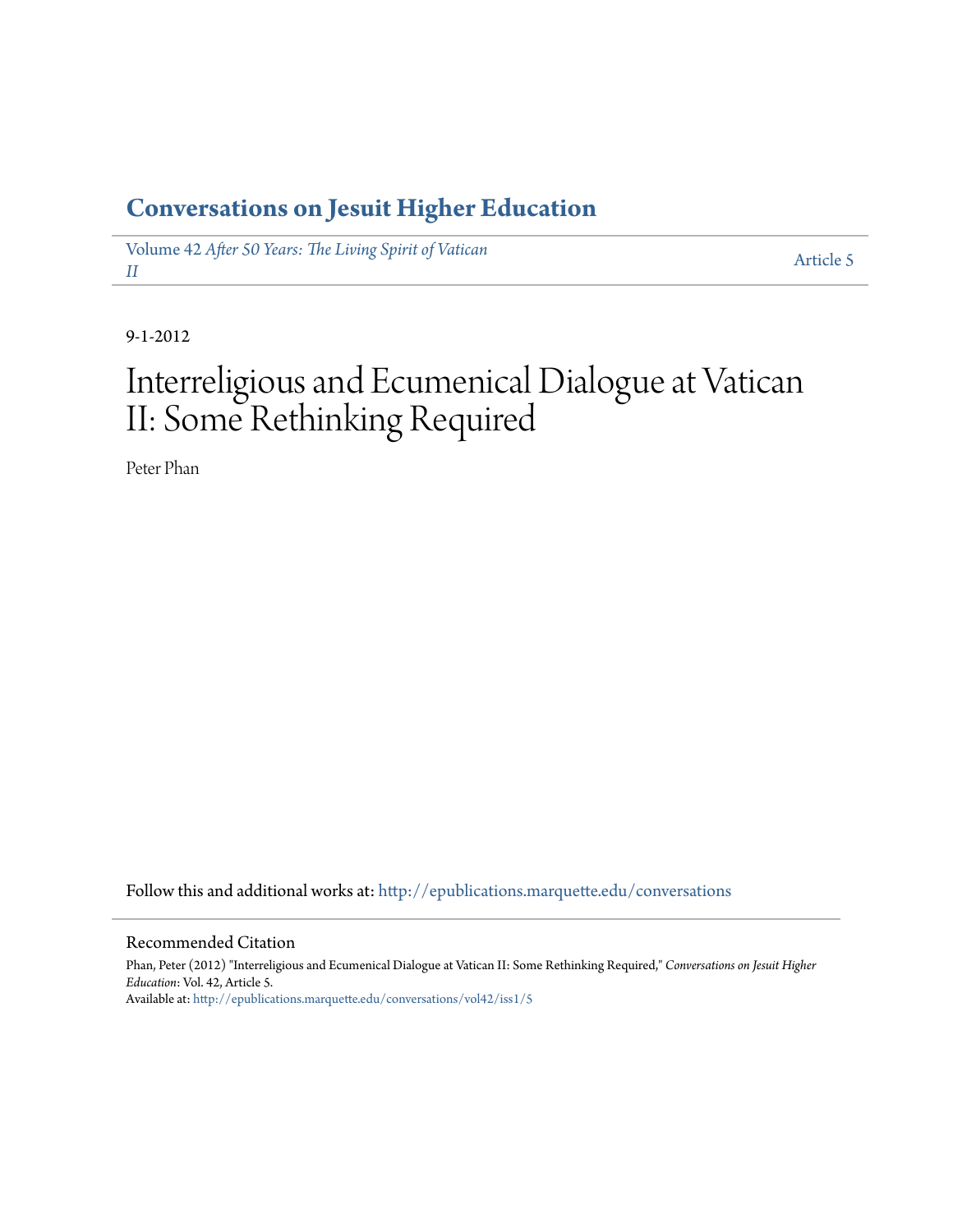[**Editor's Note**: Since dialogue is one of the major themes of this issue, the reader may wish to consider the later articles by John Switzer, James Buchanan, John Esposito and Sara Prendergast on ecumenical discussions on four campuses.]

# Interreligious and Ecumenical Dialogue at Vatican II

# *Some Rethinking Required*

**By Peter Phan**

**I**<br>Inity n his splendid overview of Vatican II and its aftermath, John O'Malley astutely notes that "we in Jesuit universities have grown so accustomed to changes the council directly or indirectly brought about in our institutions that we take for granted and forget how groundbreaking they are." Among these changes are those which no doubt work on behalf of Christian unity (ecumenical dialogue) and relations with non-Christians (interreligious dialogue) figure prominently.

Before broaching these themes it is vital to note that, for Vatican II, dialogue is not simply a series of activities on behalf of church unity and interreligious harmony. Rather it is the very ethos, or the distinctive "style" of the council. In contrast to its predecessors, Vatican II explicitly renounces issuing anathemas and imposing canonical penalties. Rather, it adopts the rhetoric of dialogue and with it an attitude of generous hospitality, expansive openness, profound respect, sincere humility, genuine willingness to listen and to learn and to change, and all-inclusive friendship—essential qualities that make fruitful dialogue possible. To understand Vatican II and its impact, it is necessary not simply to parse its sixteen documents with scholarly rigor, but also to place them, especially those on ecumenical unity and the church's relations to non-Christian religions, in the context of Vatican as an *event* of dialogue, or more precisely, as a *process* in which the Catholic Church learned the difficult art of dialogue. In this respect, Vatican II represents a real break from the way of being church since the Council of Trent (1545-63), requiring therefore a corresponding "hermeneutics of discontinuity."

### *Where Did We Come From?*

Ironically, some church documents have had an impact that far exceeds their length and even their authors' wildest expectations. These include Vatican II's Decree on Ecumenism (*Unitatis redintegratio* [UR]) and Declaration on the Relation of the Church to Non-Christian Religions (*Nostra aetate* [NA]), especially the latter, with a mere 2000 words in five paragraphs with 41 sentences.

It is often said in jest, albeit not without a grain of truth, that a sure sign that the Catholic Church is introducing a new

*Peter Phan is a theology professor at Georgetown University.*

<sup>12</sup> Conversations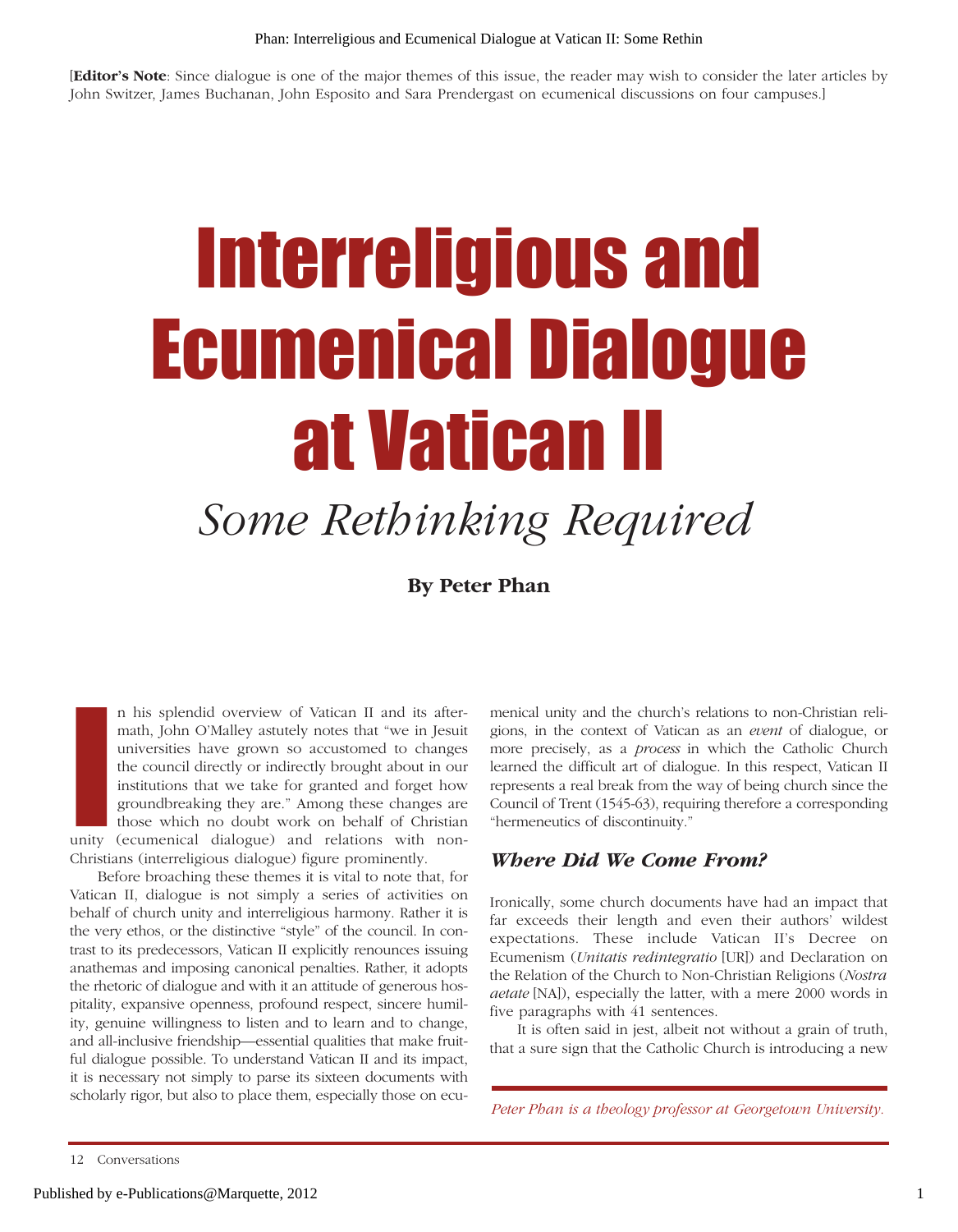teaching or practice is when it claims that such teaching or practice has been present in the church "from the very beginning." The bishops at Vatican II, or "the council fathers," frankly acknowledge that church division "openly contradicts the will of Christ, scandalizes the world, and damages the sacred cause of preaching the Gospel to every creature" (UR, 1) and that "the restoration of unity among all Christians is one of the principal concerns of the Second Vatican Council" (UR, 1). No doubt a historian would note that Vatican II's concern for church unity and positive appreciation for the ecumenical movement did not at all exist "from the beginning." On the contrary, they represent a total volte-face from Pope Pius XI 's encyclical *Mortalium animos* (1929), issued a year after the Protestant-sponsored Faith and Order Conference, condemning all movements and congresses promoting church unity and prohibiting Catholics with the ecumenical movement. For him, Protestants are "dissidents"—heretics and schismatics—who have sinfully abandoned the true church, and ecumenical unity can only mean that they must "return to the one true Church of Christ"—the Roman Catholic Church—and "acknowledge and accept with obedience the authority and power of Peter and his legitimate successors [the popes]."

## *Five Points*

Compare this official and authoritative papal condemnation of the ecumenical movement with what is taught by Vatican II, and one cannot but be amazed at how far the church has come and how difficult the conversion of the council Fathers to the ecumenical cause was. Divided Christians' "remorse over their divisions and longing for unity" and the "movement for the restoration of unity among all Christians" are now seen as God's generous gift and "fostered by the grace of the Holy Spirit" (UR, 1).

## **For Pius XI Protestants are "dissidents — heretics and schismatics"**

From the decree on ecumenism the following points need to be highlighted. *First*, Jesus has founded only one church and has prayed for its unity (John 17:21). *Second*, "it is through Christ's Catholic Church alone, which is the universal help toward salvation, that the fullness of the means of salvation can be obtained" (UR, 3). *Third*, the Catholic Church accepts those Christians who are not Catholic and yet are, through baptism, in "some, though imperfect, communion with the Catholic Church," "with respect and affection as brothers and sisters" (UR,3). *Fourth*, the divisions among Christians are contrary to God's will and constitute a scandal, and therefore, every Christian is called to work to restore church unity, first of all through conversion: "There can be no ecumenism worthy of the name without interior conversion" (UR, 7). *Fifth*, in studying how the churches can form a consensus on doctrines, it is necessary to "remember that in Catholic doctrine there exists an order or 'hierarchy' of truths, since they vary in their relation to the foundation of the Christian faith" (UR, 11).

## **"No one remaining outside the Catholic Church… can become partakers of eternal life."**

When dealing with non-Christian religions the council Fathers had to undergo an even more difficult intellectual and spiritual conversion. The pre-Vatican II church's attitude toward non-Christians had been authoritatively stated by the ecumenical Council of Florence (1442): "[The holy Roman Church] firmly believes, professes and preaches that 'no one remaining outside the Catholic Church, not only pagans,' but also Jews, heretics or schismatics, can become partakers of eternal life, but they will go to the 'eternal fire prepared for the devil and his angels,' unless before the end of their life they are received into it." To this list of the damned, Muslims and other "pagans" such as Hindus, Buddhists, and the followers of other Asian, African, and Latin American religions will be added. However, between 1442 and 1962, the church's position on the impossibility of salvation for these religious believers did soften, especially though the theory of "invincible ignorance."

As with the ecumenical movement, in its understanding of the relation between Christianity and other religions, Vatican II again makes a 180-degree turn. It states: "The Catholic Church rejects nothing of what is true and holy in these religions. It has a regard for the manner of life and conduct, the precepts and doctrines which, although differing in many ways from its own teaching, nevertheless often reflect a ray of that truth which enlightens all men and women" (NA, 2). The council goes on to say: "Let Christians, while witnessing to their own faith and way of life, acknowledge, preserve and encourage the spiritual and moral truths found among non-Christians, together with their social life and culture" (NA, 2). With regard to Jews, the council explicitly rejects the charge of deicide and any discriminatory practice against them. Most importantly, it affirms the continuing validity of God's covenant with Israel.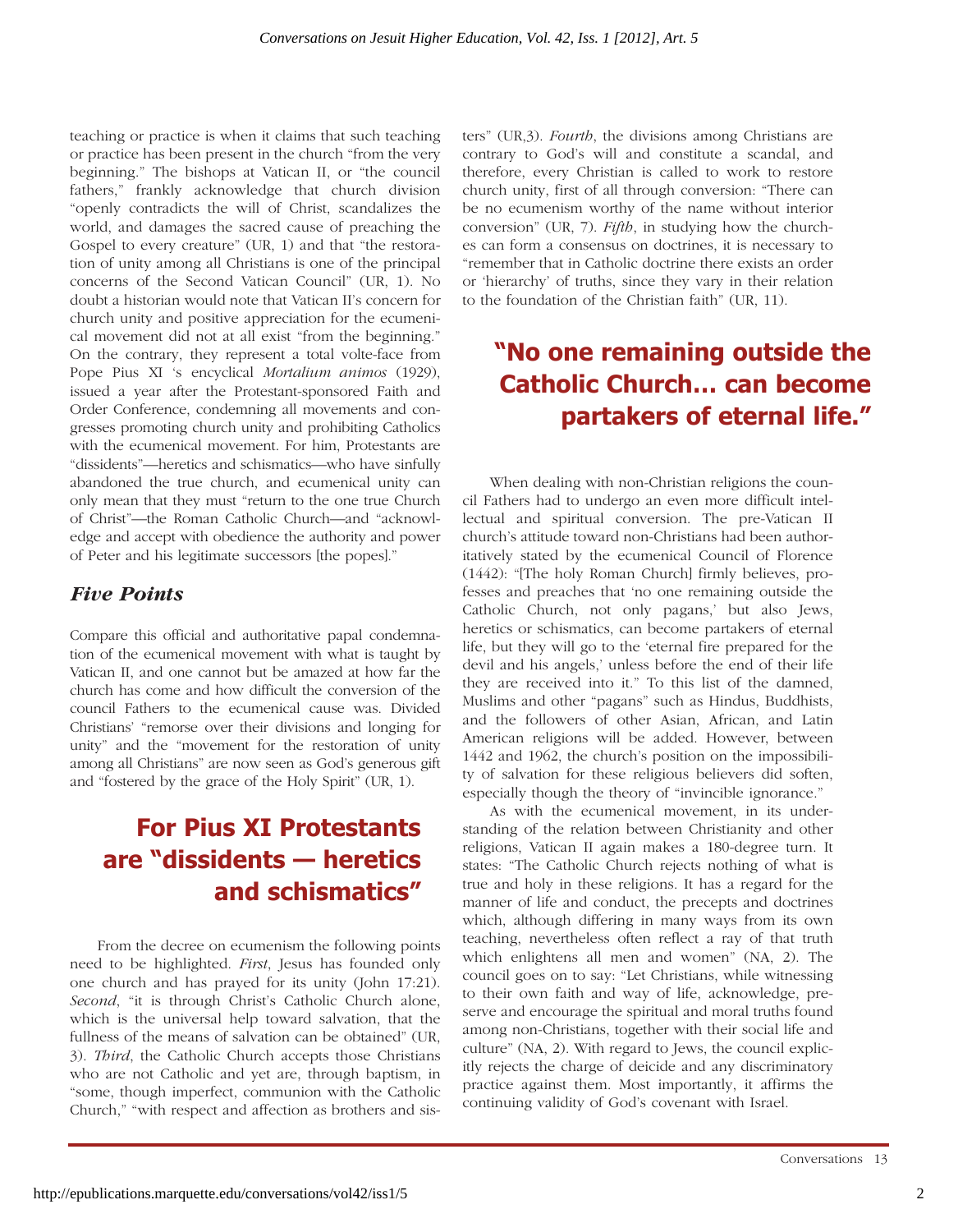

Grounded in the Catholic and Ignatian tradition, John Carroll University's Campus Ministry serves persons of all faiths.

### *Where Were We Going?*

During the half century after Vatican II, the ecumenical cause and interfaith dialogue took huge steps forward under the pontificates of Paul VI and especially John Paul II. Given the length of his pontificate (1978-2005), John Paul II was able to make an enormous contribution to church unity. He met with many leaders of other Christian churches at the Vatican and during his 129 international trips. He issued many encyclicals fostering church unity, especially *Ut unum sint*, 1995. The Pontifical Council for Promoting Christian Unity, which includes the Commission for Religious Relations with Jews, was highly active. Bilateral and multilateral dialogues between the Catholic Church and other churches, at the national and international levels, were held and their final reports published*.* On the side of the World Council of Churches, several documents such as Baptism, Eucharist and Ministry and The Nature and Mission of the Church held out encouraging prospects for church union.

So far, in terms of doctrine and theology, ecumenical progress has been most notable in the relations of the Catholic Church with the Anglican, Lutheran, and

Orthodox Churches. One significant achievement is the recognition of the ecclesial character of other Christian communities such that they are called "sister churches" or "separated churches." To be precise, only the Orthodox Churches are accorded this ecclesial nature, and not the churches that originated from the Protestant churches which, according to Rome, do not possess the sacrament of orders and hence no true Eucharist, and therefore are not *church* in "the proper sense."

## *The "Ecumenical Winter"*

Sadly, in spite of much progress, full communion with these churches is now as elusive as ever. The reasons for the current "ecumenical winter" are manifold. The impact of bilateral and multilateral dialogues appears rather limited, since their consensus statements and their practical proposals for church union have led to nowhere. Furthermore, there is either ignorance or indifference on the part of a large number of Christians who are quite content with the status quo. On the side of the Vatican, recent Roman declarations such as *Dominus Iesus* and Pope Benedict's decision to establish a personal ordinariate for groups of Anglicans wishing to enter into full

<sup>14</sup> Conversations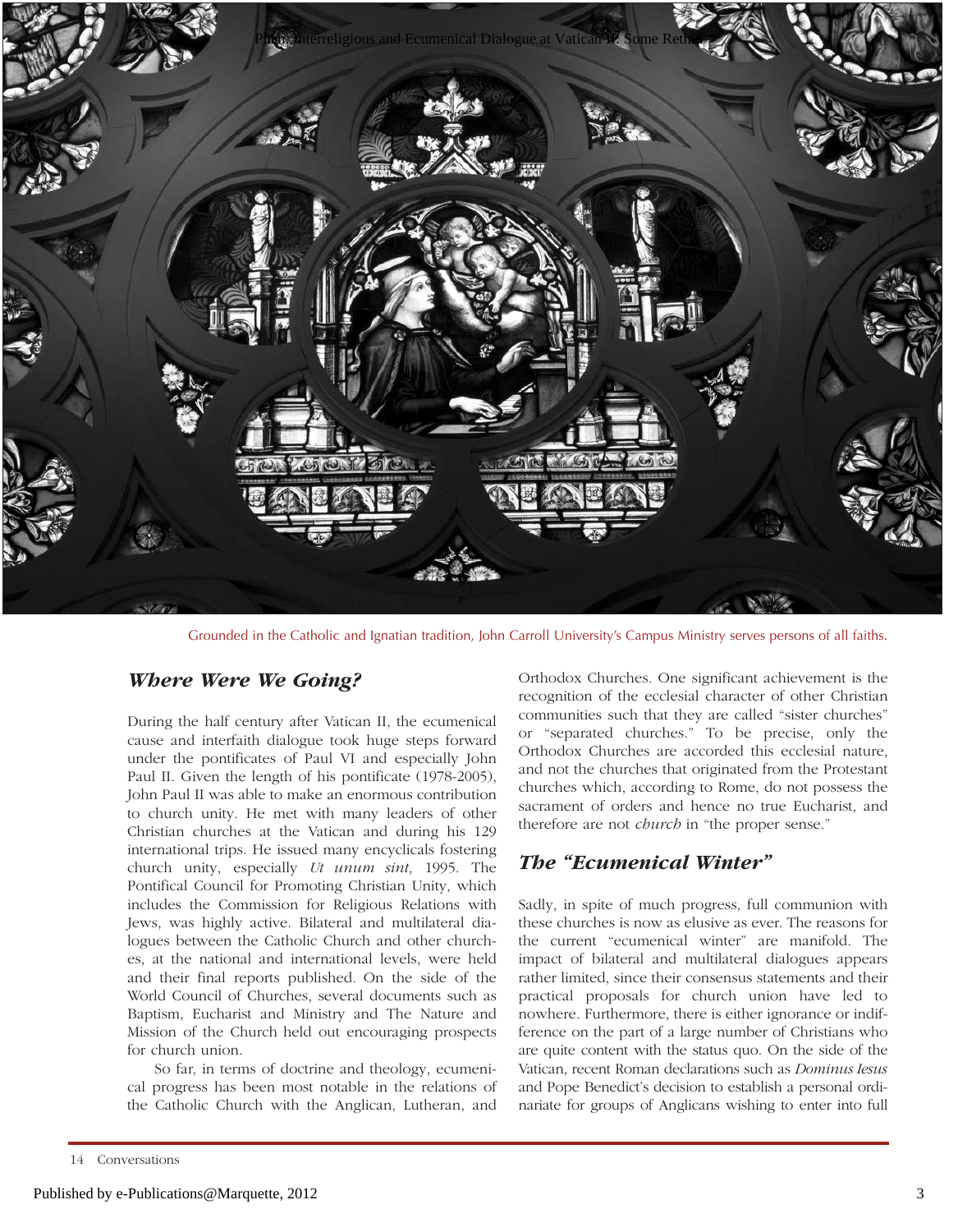communion with the Catholic Church had the unintended effect of throwing frigid water on what remains of the desire for ecumenical unity. Other developments such as the decision to ordain women, especially to the episcopacy, and of active homosexuals to ministry seem to have posed insurmountable obstacle for the future of full communion between the Anglican/Episcopal Church and the Roman Catholic Church.

As far as interfaith dialogue is concerned, the contribution of John Paul II is immense. His friendship with Jews went back as far as his youth in his hometown of Wadowice. The pope made a series of dramatic firsts. In 1979 he visited the Nazi Auschwitz concentration camp, and in 1998 issued We Remember: A Reflection on the Shoah*.* In 1986 he visited the Great Synagogue of Rome. In 1994 he established formal diplomatic relations between the Holy See and the State of Israel, and in 2000 he visited the Yad Vashem, the national Holocaust memorial in Israel, and prayed at the Western Wall. He publicly begged forgiveness for any acts of hatred and violence committed by Christians against Jews.



Figure 19 Juneau a game your.<br>
uring his travels John Paul made a<br>
point of meeting with the leaders of<br>
other non-Christian faiths. In 1986 he<br>
convoked the highly controversial<br>
World Day of Prayer for Peace in Assisi<br>
w point of meeting with the leaders of other non-Christian faiths. In 1986 he convoked the highly controversial World Day of Prayer for Peace in Assisi which more than 120 representatives of non-Christian religions and non-

Catholic Christian churches attended. For understandable reasons, John Paul paid particular attention to Islam and Muslim communities, especially after 9/11, 2001, and repeatedly emphasized the common doctrines between Christianity and Islam and urged collaboration for peace and justice. He is the first pope to enter a Muslim house of worship (the Umayyyad Mosque in Damascus, Syria). He has even kissed the Qur'an as a sign of respect. During his pontificate the Pontifical Council for Interreligious Dialogue was particularly active.

As with ecumenical dialogue, in spite of the goodwill that John Paul II generated among non-Christians, not much has been accomplished on the official level toward a more adequate theological understanding of the role of non-Christian religions beyond the oft-repeated thesis that they contain "seeds of the Word" and constitute "a preparation for the Gospel." Again, perhaps unintentionally, the Vatican produced a chill on interfaith dialogue with its condemnation of the (rather moderate) writings on interreligious dialogue of theologians such as Jacques Dupuis and others. Pope Benedict himself created a storm of protest in his Regensburg address with his quotation of an offensive remark by the

Byzantine emperor Manuel II Palaiologos about the Prophet Muhammad. Fortunately, this papal mistake was followed by an open letter of 138 Muslim leaders, A Common Word Between Us and You, initiating a serious dialogue between Christianity and Islam*.* 

#### *Whither From Here? Obstacles*

Clearly, the Catholic Church's journey toward ecumenical unity and interreligious harmony has been both exhilarating and disheartening. The conversion of the council Fathers to dialogue was truly a gift of the Holy Spirit, and the efforts to achieve the goals of both dialogues in the aftermath of Vatican II were sincere and serious. At times, "full communion" among the churches and religious harmony were so near. And yet, still so far.

What is standing in the way? Take ecumenical dialogue first. On the one hand, certain key doctrinal differences, such as those concerning justification, ministry, and the papacy, no longer seem to be church-dividing, especially among the Catholic, Anglican, Orthodox, and Lutheran Churches. On the other hand, institutional interests and ecclesiastical inertia left the necessary steps toward full communion unrealized. On the practical level, the possibility of regular eucharistic sharing ("intercommunion" or *communicatio in sacris*) still remains what it has long been: a strong desideratum. The position of the Catholic Church is that since the Eucharist is a *witness* to a full ecclesial communion, as long as the churches remain divided, intercommunion must not be allowed. Some theologians, however, have argued that the Eucharist is also a *means* to church union and therefore should be regularly practiced to bring it about.

Another thorny issue concerns the ecclesial nature of the Protestant churches, that is, whether they are "church" in the theological or "proper" sense. *Dominus Iesus* denies that they are, on the ground that they lack valid ordination and hence true Eucharist. It also states that it is a "definitive teaching" that the Anglican orders remain invalid. In its view, possession of the sacrament of orders (or episcopal succession) through the imposition of hands, and hence true Eucharist, is the *conditio sine qua non* to qualify as church. However, not all churches maintain that apostolic succession should be understood as "tactile succession" (the imposition of hands of the co-consecrators on the one to be ordained), and historians seriously doubt whether the historical chain of "tactile succession" can be proved with certainty in all cases, even in the churches that claim to possess apostolic succession.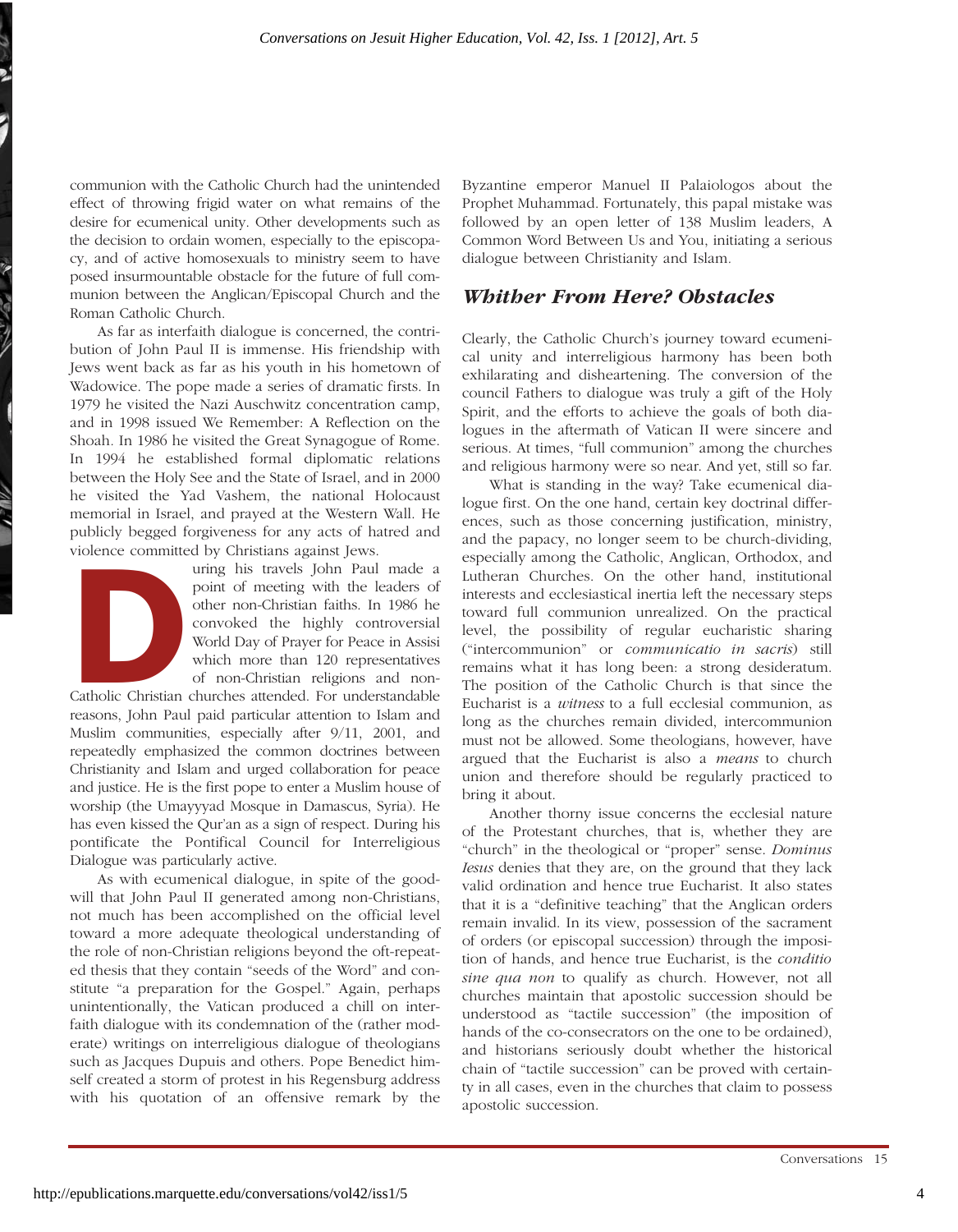This requires that apostolic succession and the validity of ordination be rethought theologically, in connection with the other three marks of the true church, that is, one, holy, and catholic. How can apostolicity promote unity, holiness, and catholicity, and vice versa? The "return of dissidents to the Roman Catholic Mother Church" model, which had been normative until Vatican II, is no longer advocated. In its place the council proposes "full communion" as the ultimate goal of ecumenical dialogue. But does full communion require a visible and institutional "single system of communication," with a unified profession of faith, sharing of sacraments, common ministry, under the juridical authority of the papacy (the "organic model"), or does it demand only "unity in reconciled diversity," that is, a communion of churches which retain their distinct and diverse traditions (such as married priesthood and woman ordination) and autonomous decision-making structures? No doubt, the "organic model" is the preferable ideal. However, all things considered, the "reconciled diversity" model is the more realistic and feasible one. For the sake of Christian mission, so that the world may believe that Jesus has been sent by God and the church may become a credible witness to God's kingdom, should not this model of "reconciled diversity," which encourages a legitimate variety in all things, be realized as far as and as soon as possible?

## *The goals of dialogue*

With regard to interfaith dialogue, the unity that is sought among the various religions is not as integral and far-reaching as ecumenical unity. Its goal is not to unite all the world religions into some sort of global religion. Rather it is first of all to prevent religions from becoming a source of violence and hatred, to remove mutual misunderstandings and prejudices, and to promote a greater appreciation of the various religious traditions. Ideally, it is to bring about religious harmony, which does not aim at abolishing difference and variety but rather at enriching one's own religious heritage by means of others'. The essential purpose of interreligious dialogue is the building of global justice and peace.

To achieve this goal, interreligious dialogue is being carried out on four different levels of discussion: common life, collaboration for a better world, theological exchange, and sharing of religious experience. Part of this dialogue is the judgment to be made regarding other religions. Today it seems no longer possible or necessary to maintain that one's religion is the only true one ("exclusivism"), or that all religions are equally valid spiritual paths ("pluralism"), or that the truths and values of other religions are ultimately derived from one's own religion ("inclusivism"). The greatest defect of these three theologies of religions, the last one currently being held by the Catholic Church, is that they presume to judge the other religions in the light of one's own theological criteria and, therefore, fail to appreciate the "otherness" of various religions and view them on their own terms. Currently, the Catholic Church teaches that Christianity (or more precisely, the Catholic Church) is the only "way of salvation" and that other believers, if they are saved at all, are somehow, mysteriously, "related" to the church and that their salvation is brought about by Christ.

n our contemporary context of religious pluralism, marked by diversity and conflicting truthclaims, another way toward interreligious harmony must be found other than either asserting, ever louder, that one's religion, Christianity or otherwise, is the absolutely unique, universal and necessary way of salva-

**I** tion, or abandoning such a claim in a mindless surrender to the "dictatorship of relativism." The way forward seems to be a deep intellectual and spiritual humility (or selfemptying, like Christ's) that compels one to recognize, gratefully and gracefully, that one's religion offers a true but ever partial insight into reality, and that other religions can and do correct, complement, enhance, and perfect one's own.

The road to full communion and interreligious harmony is still arduous and challenging. The Catholic Church had come a long way at Vatican II. In the last fifty years it has embarked on a zigzagging but irreversible course. Whither from here cannot be predicted with certainty, but there are helpful signposts. Along the way, the ancient motto should remain the norm: "Let there be unity in what is necessary, freedom in what is doubtful, and charity in everything." Or, in the elegant Latin: *In necessariis unitas, in dubiis libertas, in omnibus caritas.* ■

> Right, students protest the invasion of Cambodia at an outdoor senate session. University of San Francisco.

<sup>16</sup> Conversations